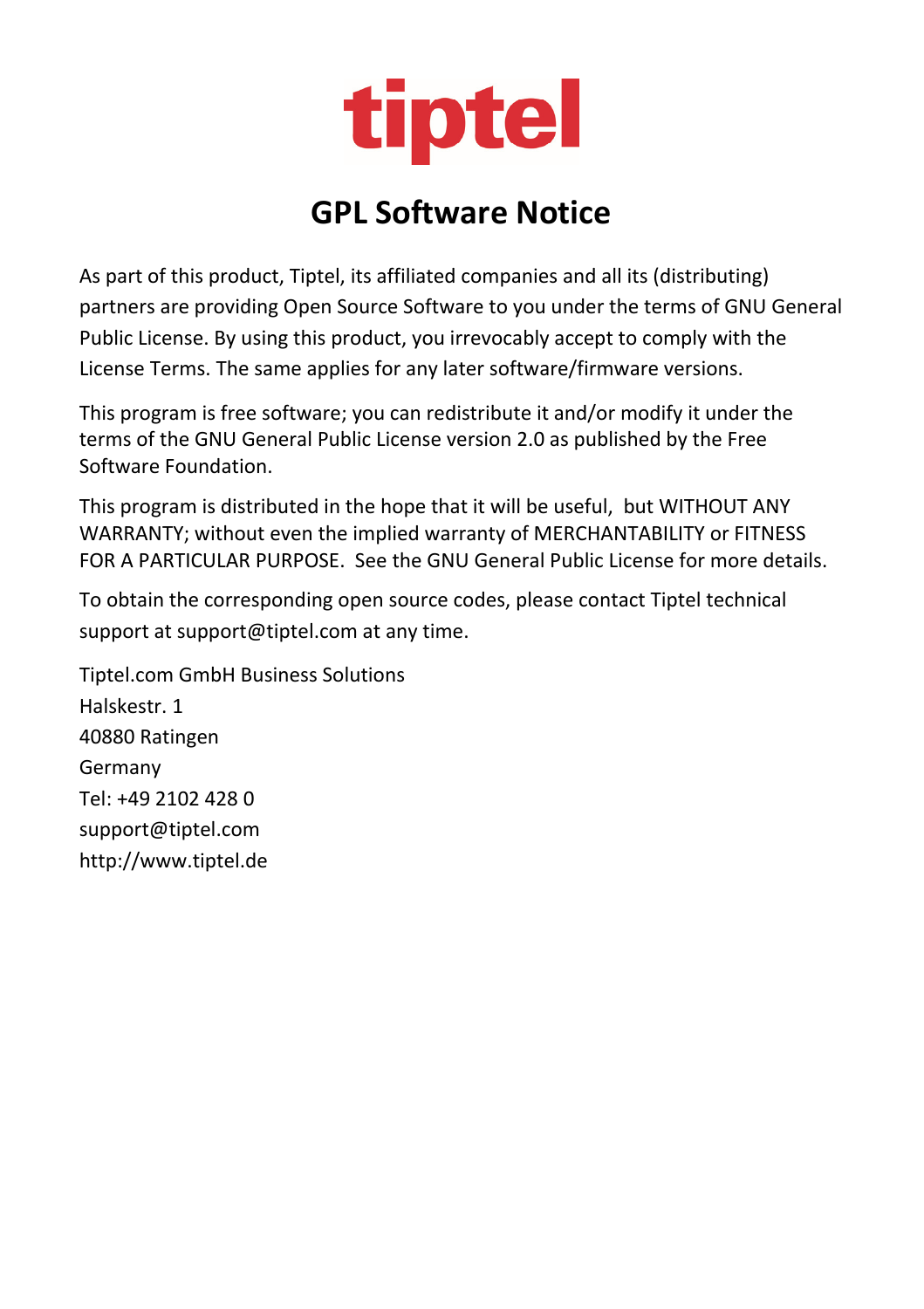### **GNU GENERAL PUBLIC LICENSE**

#### Version 2, June 1991

Copyright (C) 1989, 1991 Free Software Foundation, Inc. 51 Franklin Street, Fifth Floor, Boston, MA 02110-1301, USA Everyone is permitted to copy and distribute verbatim copies of this license document, but changing it is not allowed.

#### Preamble

The licenses for most software are designed to take away your freedom to share and change it. By contrast, the GNU General Public License is intended to guarantee your freedom to share and change free software--to make sure the software is free for all its users. This General Public License applies to most of the Free Software Foundation's software and to any other program whose authors commit to using it. (Some other Free Software Foundation software is covered by the GNU Lesser General Public License instead.) You can apply it to your programs, too.

When we speak of free software, we are referring to freedom, not price. Our General Public Licenses are designed to make sure that you have the freedom to distribute copies of free software (and charge for this service if you wish), that you receive source code or can get it if you want it, that you can change the software or use pieces of it in new free programs; and that you know you can do these things.

To protect your rights, we need to make restrictions that forbid anyone to deny you these rights or to ask you to surrender the rights. These restrictions translate to certain responsibilities for you if you distribute copies of the software, or if you modify it.

For example, if you distribute copies of such a program, whether gratis or for a fee, you must give the recipients all the rights that you have. You must make sure that they, too, receive or can get the source code. And you must show them these terms so they know their rights.

We protect your rights with two steps: (1) copyright the software, and (2) offer you this license which gives you legal permission to copy, distribute and/or modify the software.

Also, for each author's protection and ours, we want to make certain that everyone understands that there is no warranty for this free software. If the software is modified by someone else and passed on, we want its recipients to know that what they have is not the original, so that any problems introduced by others will not reflect on the original authors' reputations.

Finally, any free program is threatened constantly by software patents. We wish to avoid the danger that redistributors of a free program will individually obtain patent licenses, in effect making the program proprietary. To prevent this, we have made it clear that any patent must be licensed for everyone's free use or not licensed at all.

The precise terms and conditions for copying, distribution and modification follow.

TERMS AND CONDITIONS FOR COPYING, DISTRIBUTION AND MODIFICATION

0. This License applies to any program or other work which contains a notice placed by the copyright holder saying it may be distributed under the terms of this General Public License. The "Program", below, refers to any such program or work, and a "work based on the Program" means either the Program or any derivative work under copyright law: that is to say, a work containing the Program or a portion of it, either verbatim or with modifications and/or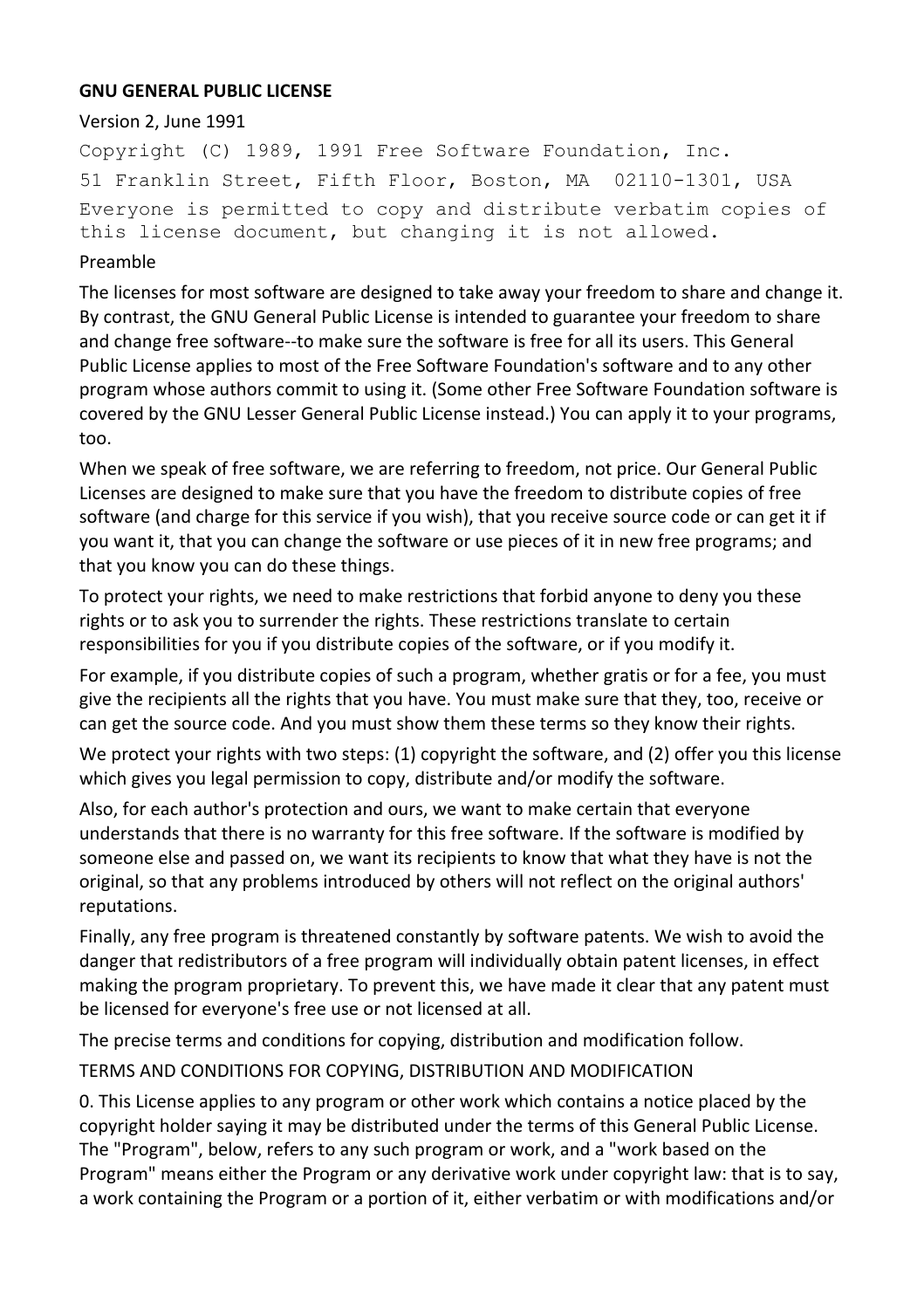translated into another language. (Hereinafter, translation is included without limitation in the term "modification".) Each licensee is addressed as "you".

Activities other than copying, distribution and modification are not covered by this License; they are outside its scope. The act of running the Program is not restricted, and the output from the Program is covered only if its contents constitute a work based on the Program (independent of having been made by running the Program). Whether that is true depends on what the Program does.

1. You may copy and distribute verbatim copies of the Program's source code as you receive it, in any medium, provided that you conspicuously and appropriately publish on each copy an appropriate copyright notice and disclaimer of warranty; keep intact all the notices that refer to this License and to the absence of any warranty; and give any other recipients of the Program a copy of this License along with the Program.

You may charge a fee for the physical act of transferring a copy, and you may at your option offer warranty protection in exchange for a fee.

2. You may modify your copy or copies of the Program or any portion of it, thus forming a work based on the Program, and copy and distribute such modifications or work under the terms of Section 1 above, provided that you also meet all of these conditions:

a) You must cause the modified files to carry prominent notices stating that you changed the files and the date of any change.

b) You must cause any work that you distribute or publish, that in whole or in part contains or is derived from the Program or any part thereof, to be licensed as a whole at no charge to all third parties under the terms of this License.

c) If the modified program normally reads commands interactively when run, you must cause it, when started running for such interactive use in the most ordinary way, to print or display an announcement including an appropriate copyright notice and a notice that there is no warranty (or else, saying that you provide a warranty) and that users may redistribute the program under these conditions, and telling the user how to view a copy of this License. (Exception: if the Program itself is interactive but does not normally print such an announcement, your work based on the Program is not required to print an announcement.)

These requirements apply to the modified work as a whole. If identifiable sections of that work are not derived from the Program, and can be reasonably considered independent and separate works in themselves, then this License, and its terms, do not apply to those sections when you distribute them as separate works. But when you distribute the same sections as part of a whole which is a work based on the Program, the distribution of the whole must be on the terms of this License, whose permissions for other licensees extend to the entire whole, and thus to each and every part regardless of who wrote it.

Thus, it is not the intent of this section to claim rights or contest your rights to work written entirely by you; rather, the intent is to exercise the right to control the distribution of derivative or collective works based on the Program.

In addition, mere aggregation of another work not based on the Program with the Program (or with a work based on the Program) on a volume of a storage or distribution medium does not bring the other work under the scope of this License.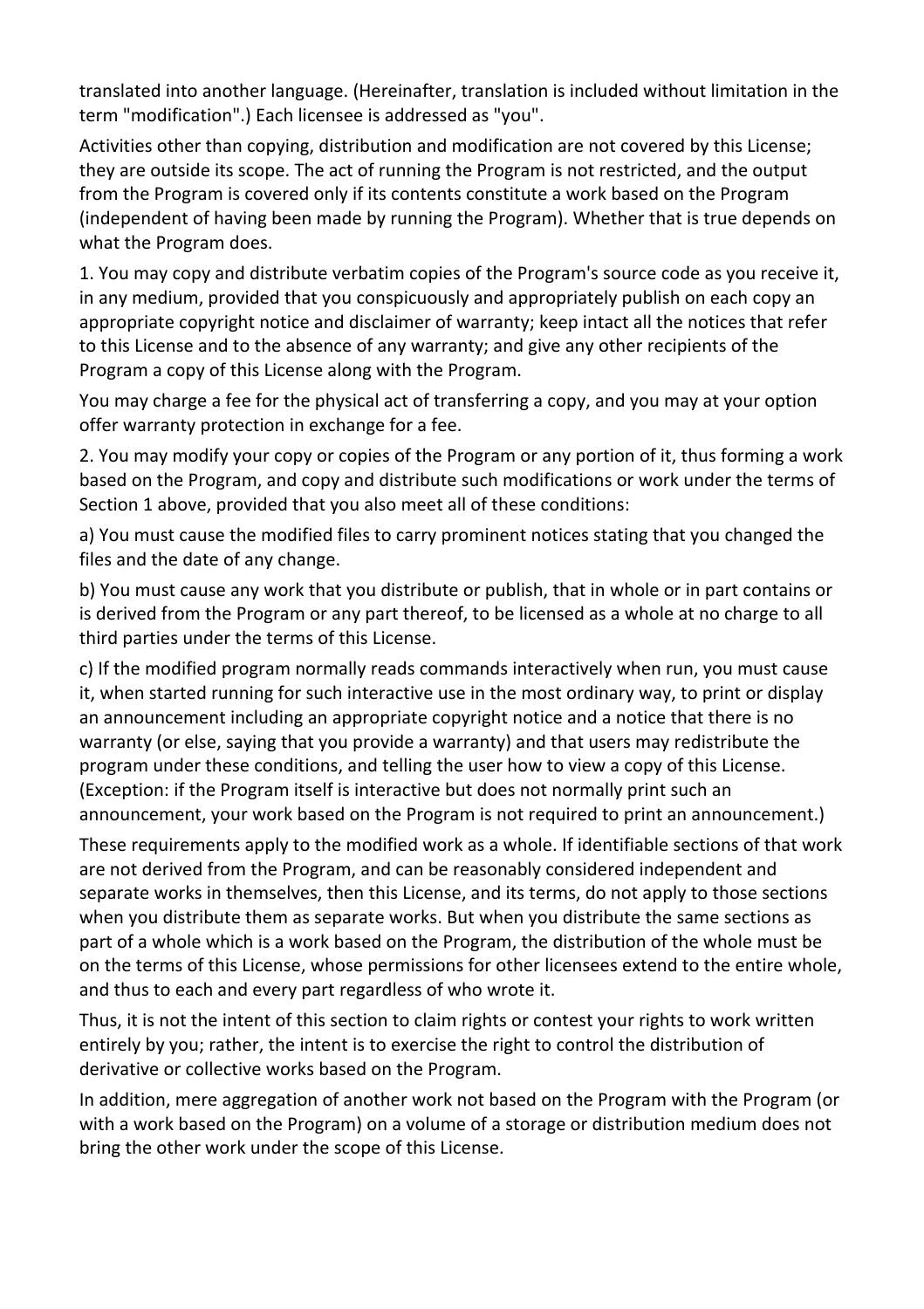3. You may copy and distribute the Program (or a work based on it, under Section 2) in object code or executable form under the terms of Sections 1 and 2 above provided that you also do one of the following:

a) Accompany it with the complete corresponding machine-readable source code, which must be distributed under the terms of Sections 1 and 2 above on a medium customarily used for software interchange; or,

b) Accompany it with a written offer, valid for at least three years, to give any third party, for a charge no more than your cost of physically performing source distribution, a complete machine-readable copy of the corresponding source code, to be distributed under the terms of Sections 1 and 2 above on a medium customarily used for software interchange; or,

c) Accompany it with the information you received as to the offer to distribute corresponding source code. (This alternative is allowed only for noncommercial distribution and only if you received the program in object code or executable form with such an offer, in accord with Subsection b above.)

The source code for a work means the preferred form of the work for making modifications to it. For an executable work, complete source code means all the source code for all modules it contains, plus any associated interface definition files, plus the scripts used to control compilation and installation of the executable. However, as a special exception, the source code distributed need not include anything that is normally distributed (in either source or binary form) with the major components (compiler, kernel, and so on) of the operating system on which the executable runs, unless that component itself accompanies the executable.

If distribution of executable or object code is made by offering access to copy from a designated place, then offering equivalent access to copy the source code from the same place counts as distribution of the source code, even though third parties are not compelled to copy the source along with the object code.

4. You may not copy, modify, sublicense, or distribute the Program except as expressly provided under this License. Any attempt otherwise to copy, modify, sublicense or distribute the Program is void, and will automatically terminate your rights under this License. However, parties who have received copies, or rights, from you under this License will not have their licenses terminated so long as such parties remain in full compliance.

5. You are not required to accept this License, since you have not signed it. However, nothing else grants you permission to modify or distribute the Program or its derivative works. These actions are prohibited by law if you do not accept this License. Therefore, by modifying or distributing the Program (or any work based on the Program), you indicate your acceptance of this License to do so, and all its terms and conditions for copying, distributing or modifying the Program or works based on it.

6. Each time you redistribute the Program (or any work based on the Program), the recipient automatically receives a license from the original licensor to copy, distribute or modify the Program subject to these terms and conditions. You may not impose any further restrictions on the recipients' exercise of the rights granted herein. You are not responsible for enforcing compliance by third parties to this License.

7. If, as a consequence of a court judgment or allegation of patent infringement or for any other reason (not limited to patent issues), conditions are imposed on you (whether by court order, agreement or otherwise) that contradict the conditions of this License, they do not excuse you from the conditions of this License. If you cannot distribute so as to satisfy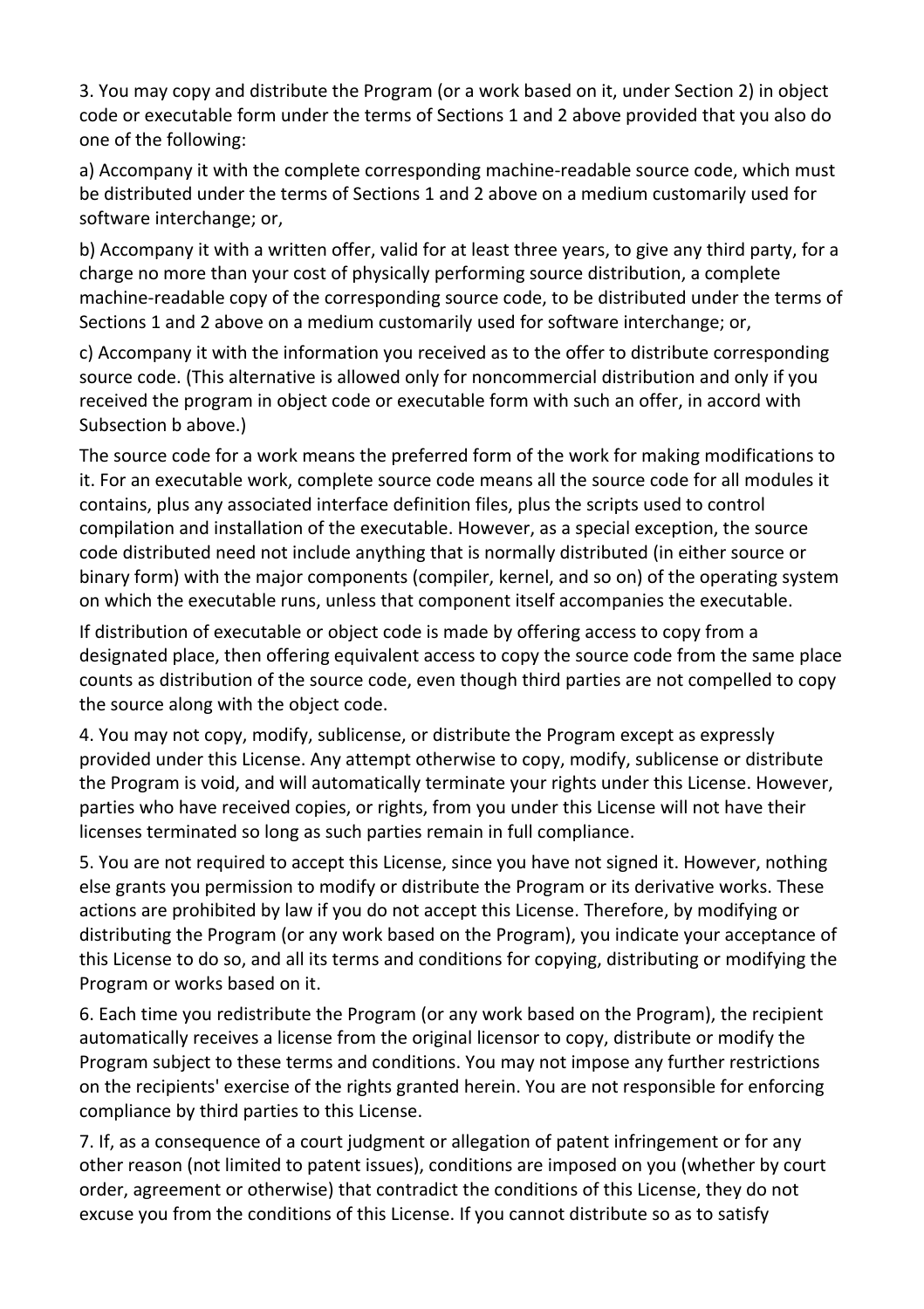simultaneously your obligations under this License and any other pertinent obligations, then as a consequence you may not distribute the Program at all. For example, if a patent license would not permit royalty-free redistribution of the Program by all those who receive copies directly or indirectly through you, then the only way you could satisfy both it and this License would be to refrain entirely from distribution of the Program.

If any portion of this section is held invalid or unenforceable under any particular circumstance, the balance of the section is intended to apply and the section as a whole is intended to apply in other circumstances.

It is not the purpose of this section to induce you to infringe any patents or other property right claims or to contest validity of any such claims; this section has the sole purpose of protecting the integrity of the free software distribution system, which is implemented by public license practices. Many people have made generous contributions to the wide range of software distributed through that system in reliance on consistent application of that system; it is up to the author/donor to decide if he or she is willing to distribute software through any other system and a licensee cannot impose that choice.

This section is intended to make thoroughly clear what is believed to be a consequence of the rest of this License.

8. If the distribution and/or use of the Program is restricted in certain countries either by patents or by copyrighted interfaces, the original copyright holder who places the Program under this License may add an explicit geographical distribution limitation excluding those countries, so that distribution is permitted only in or among countries not thus excluded. In such case, this License incorporates the limitation as if written in the body of this License.

9. The Free Software Foundation may publish revised and/or new versions of the General Public License from time to time. Such new versions will be similar in spirit to the present version, but may differ in detail to address new problems or concerns.

Each version is given a distinguishing version number. If the Program specifies a version number of this License which applies to it and "any later version", you have the option of following the terms and conditions either of that version or of any later version published by the Free Software Foundation. If the Program does not specify a version number of this License, you may choose any version ever published by the Free Software Foundation.

10. If you wish to incorporate parts of the Program into other free programs whose distribution conditions are different, write to the author to ask for permission. For software which is copyrighted by the Free Software Foundation, write to the Free Software Foundation; we sometimes make exceptions for this. Our decision will be guided by the two goals of preserving the free status of all derivatives of our free software and of promoting the sharing and reuse of software generally.

## NO WARRANTY

11. BECAUSE THE PROGRAM IS LICENSED FREE OF CHARGE, THERE IS NO WARRANTY FOR THE PROGRAM, TO THE EXTENT PERMITTED BY APPLICABLE LAW. EXCEPT WHEN OTHERWISE STATED IN WRITING THE COPYRIGHT HOLDERS AND/OR OTHER PARTIES PROVIDE THE PROGRAM "AS IS" WITHOUT WARRANTY OF ANY KIND, EITHER EXPRESSED OR IMPLIED, INCLUDING, BUT NOT LIMITED TO, THE IMPLIED WARRANTIES OF MERCHANTABILITY AND FITNESS FOR A PARTICULAR PURPOSE. THE ENTIRE RISK AS TO THE QUALITY AND PERFORMANCE OF THE PROGRAM IS WITH YOU. SHOULD THE PROGRAM PROVE DEFECTIVE, YOU ASSUME THE COST OF ALL NECESSARY SERVICING, REPAIR OR CORRECTION.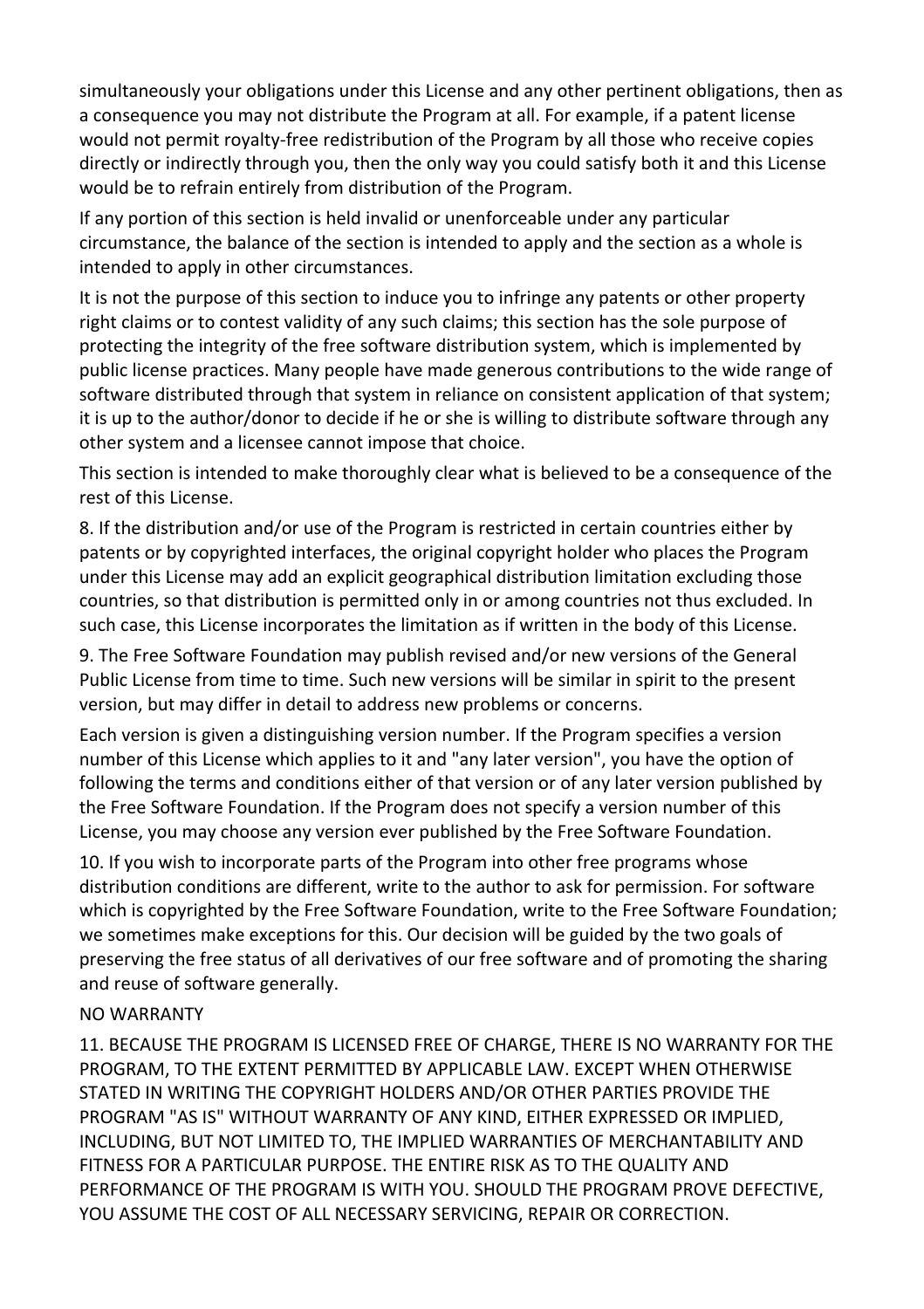12. IN NO EVENT UNLESS REQUIRED BY APPLICABLE LAW OR AGREED TO IN WRITING WILL ANY COPYRIGHT HOLDER, OR ANY OTHER PARTY WHO MAY MODIFY AND/OR REDISTRIBUTE THE PROGRAM AS PERMITTED ABOVE, BE LIABLE TO YOU FOR DAMAGES, INCLUDING ANY GENERAL, SPECIAL, INCIDENTAL OR CONSEQUENTIAL DAMAGES ARISING OUT OF THE USE OR INABILITY TO USE THE PROGRAM (INCLUDING BUT NOT LIMITED TO LOSS OF DATA OR DATA BEING RENDERED INACCURATE OR LOSSES SUSTAINED BY YOU OR THIRD PARTIES OR A FAILURE OF THE PROGRAM TO OPERATE WITH ANY OTHER PROGRAMS), EVEN IF SUCH HOLDER OR OTHER PARTY HAS BEEN ADVISED OF THE POSSIBILITY OF SUCH DAMAGES.

## **How to Apply These Terms to Your New Programs**

If you develop a new program, and you want it to be of the greatest possible use to the public, the best way to achieve this is to make it free software which everyone can redistribute and change under these terms.

To do so, attach the following notices to the program. It is safest to attach them to the start of each source file to most effectively convey the exclusion of warranty; and each file should have at least the "copyright" line and a pointer to where the full notice is found.

one line to give the program's name and an idea of what it does.

Copyright (C) yyyy name of author

This program is free software; you can redistribute it and/or modify it under the terms of the GNU General Public License as published by the Free Software Foundation; either version 2

of the License, or (at your option) any later version.

This program is distributed in the hope that it will be useful, but WITHOUT ANY WARRANTY; without even the implied warranty of MERCHANTABILITY or FITNESS FOR A PARTICULAR PURPOSE. See the GNU General Public License for more details.

You should have received a copy of the GNU General Public License along with this program; if not, write to the Free Software Foundation, Inc., 51 Franklin Street, Fifth Floor, Boston, MA 02110-1301, USA.

Also add information on how to contact you by electronic and paper mail.

If the program is interactive, make it output a short notice like this when it starts in an interactive mode:

Gnomovision version 69, Copyright (C) year name of author

Gnomovision comes with ABSOLUTELY NO WARRANTY; for details type `show w'. This is free software, and you are welcome to redistribute it under certain conditions; type `show c' for details.

The hypothetical commands `show w' and `show c' should show the appropriate parts of the General Public License. Of course, the commands you use may be called something other than `show w' and `show c'; they could even be mouse-clicks or menu items--whatever suits your program.

You should also get your employer (if you work as a programmer) or your school, if any, to sign a "copyright disclaimer" for the program, if necessary. Here is a sample; alter the names:

Yoyodyne, Inc., hereby disclaims all copyright interest in the program `Gnomovision'

(which makes passes at compilers) written by James Hacker.